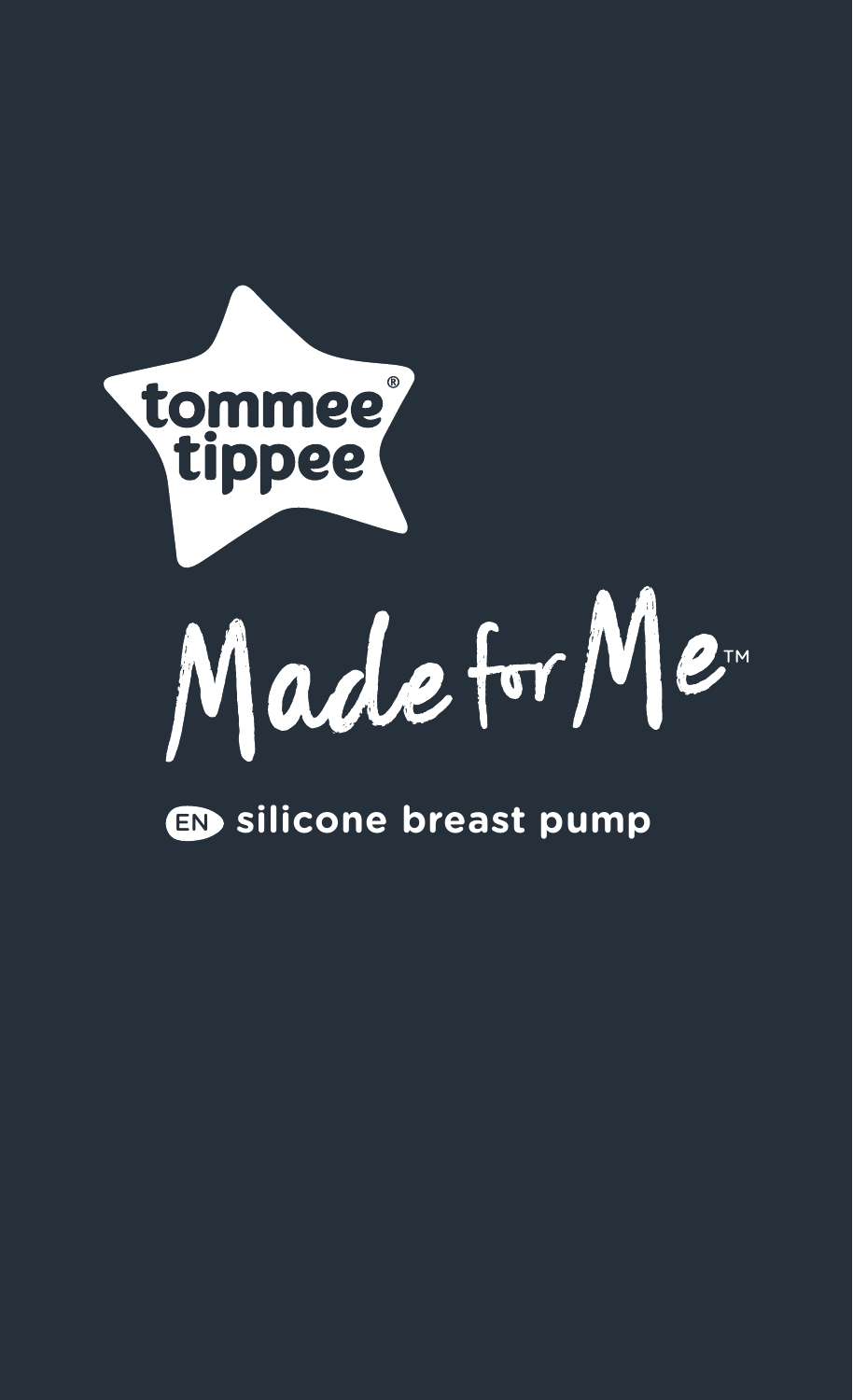# EN Contents

| silicone breast pump       |
|----------------------------|
| breast pump                |
| pump as a let-down catcher |
| as a manual breast pump    |
| pause expressing           |
|                            |
|                            |
| pump on the go             |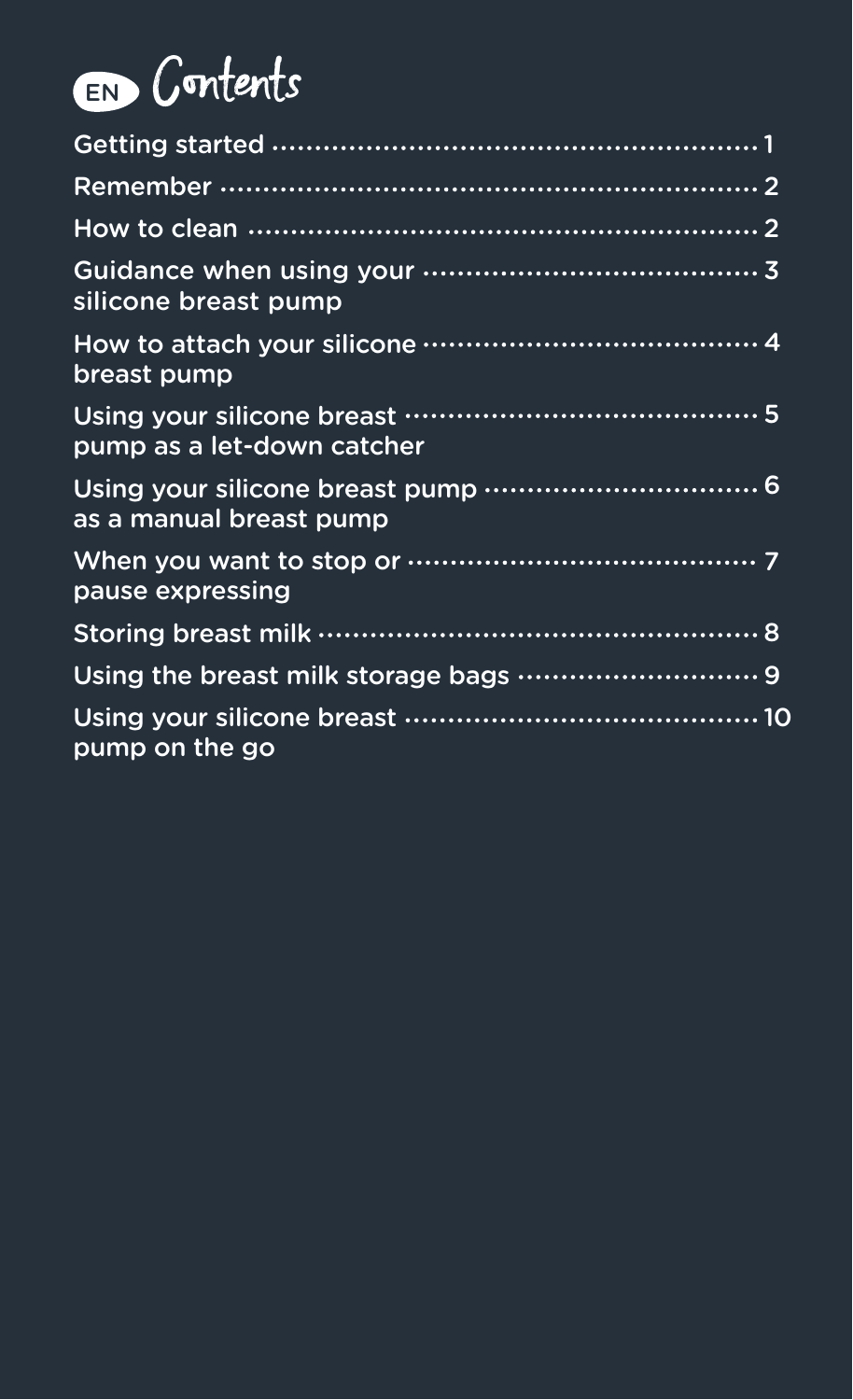Mum, you're one of a kind.

Treat yourself like the true wonder you are and let us support you through your unique breastfeeding experience with the Made for Me™ range from Tommee Tippee.

Use your Made for Me™ silicone breast pump as a gentle low-pressure pump, as a let-down catcher or to provide relief to engorged or milk-filled breasts.

Your Made for Me™ silicone breast pump offers you a discreet and silent way to pump breast milk at home, at work or anywhere that's comfortable for you.

Made especially for you because you're a one off…

For further information or to see the full range of Tommee Tippee Made for Me™ breastfeeding products visit www.tommeetippee.com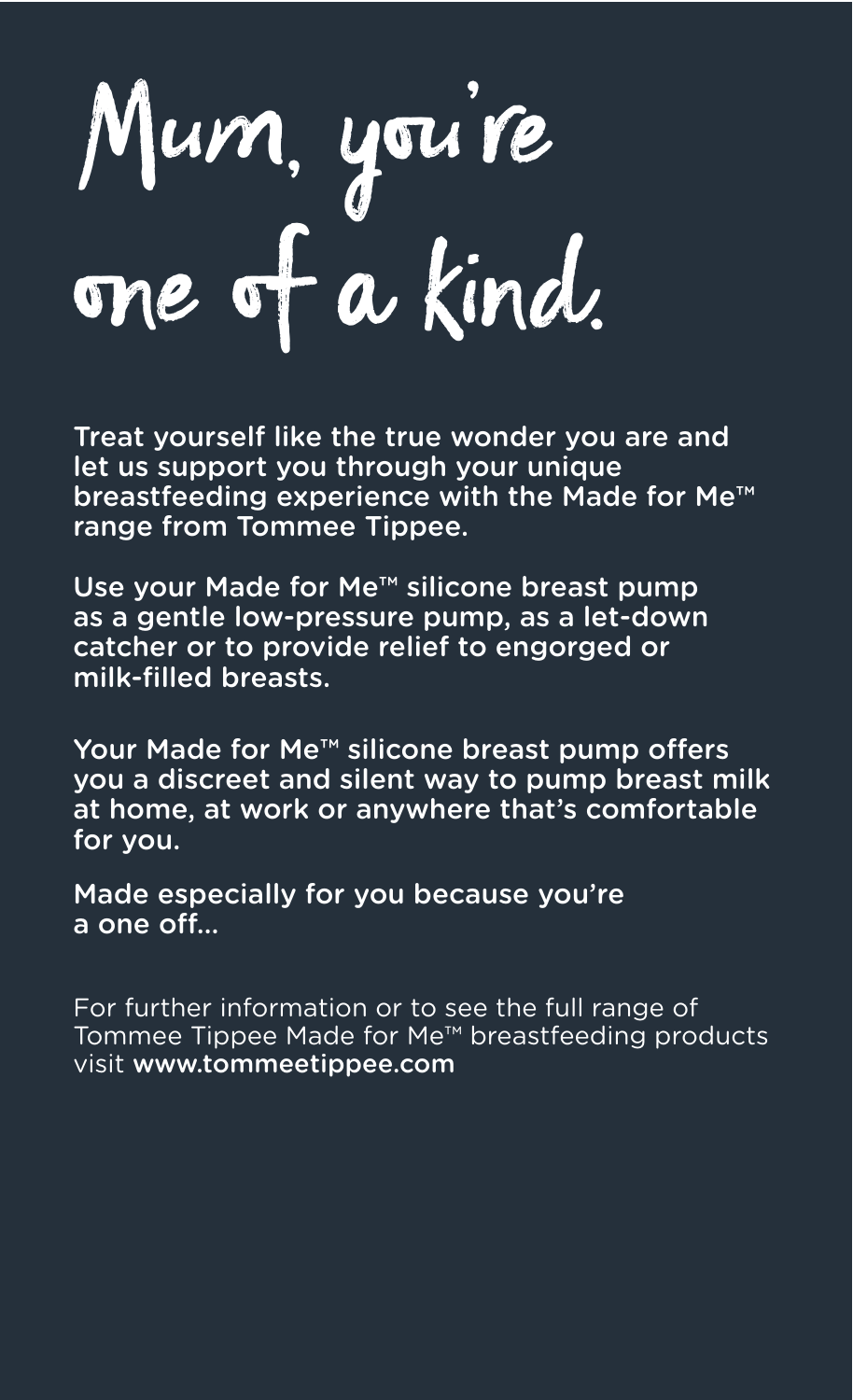#### Getting started

EN

Your Tommee Tippee Made for Me™ silicone breast pump is a soft silicone breast pump that you can use to pump breast milk to feed your baby, catch let-down milk when you're feeding from the opposite breast and to provide relief to engorged or milk-filled breasts.

In the box, as well as your pump, you'll also find a reusable Tommee Tippee Travel & Microwave Steriliser bag that you can use to keep your silicone breast pump sterile, when you take it out and about, and use to sterilize your pump or feeding accessories in the microwave. There's also a single-use milk storage pouch which is sterile and ready for use.

Your silicone breast pump has two sets of measurements to help you monitor milk flow. Metric millilitre (ml) and UK fluid ounces (Fl Oz) are on the side facing you (marked metric millimetres). US fluid ounces (Fl Oz) are marked on the side facing away from you (marked US).

#### IMPORTANT WARNINGS!

Please keep this instruction guide for future reference as it includes important information.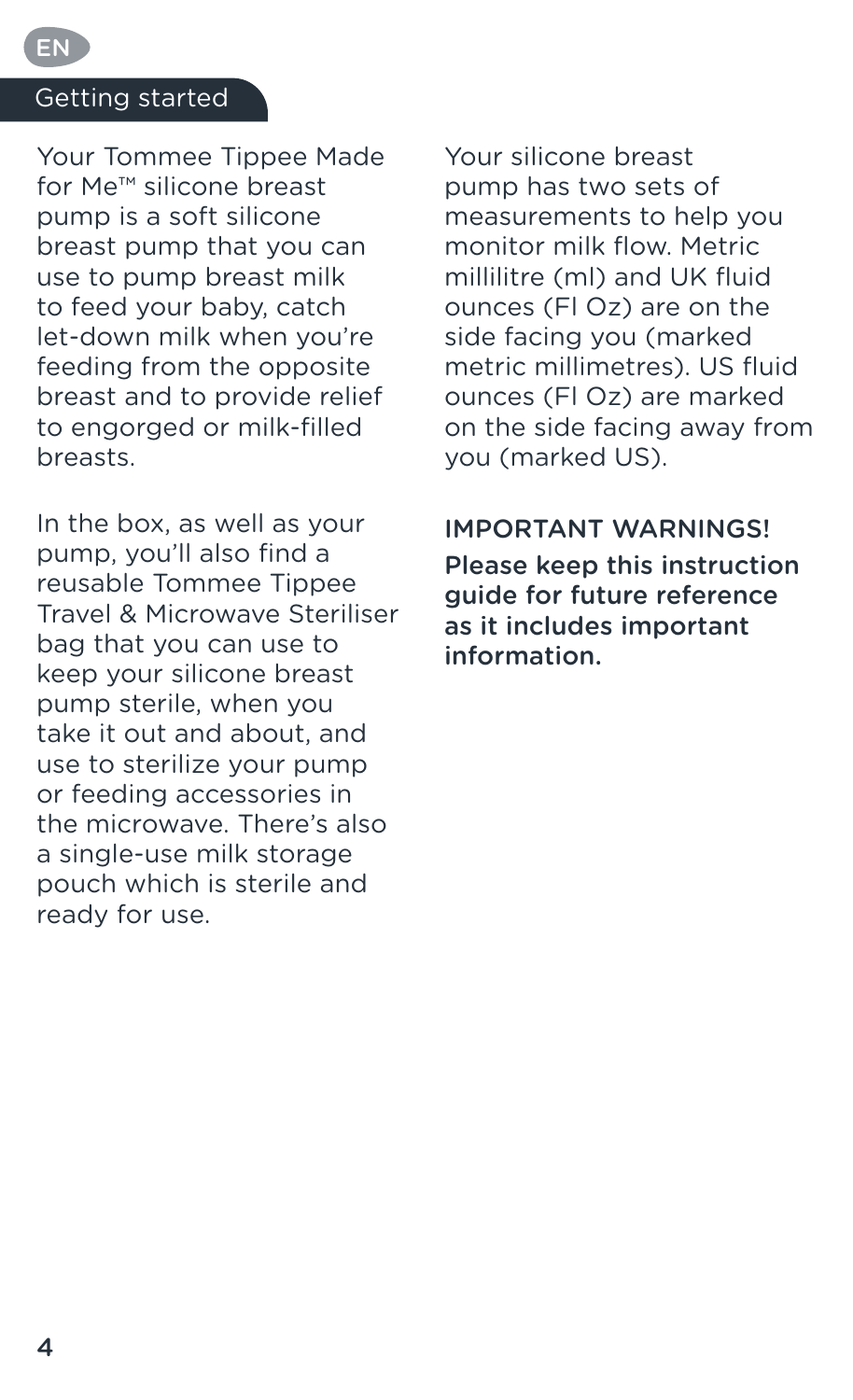- DO wash your hands with soap and water and dry thoroughly before handling your breast pump.
- DO thoroughly clean and sterilise your breast pump following the instructions opposite. Do this before you use it for the first time and after every use.
- DO always store your silicone breast pump in a cool, dry place away from heat and moisture and out of direct sunlight.
- DO keep your silicone breast pump well out of reach of your baby and any young children

#### Remember How to clean

Wash your silicone breast pump in clean soapy water. Don't use water that you've used for cleaning other products.

Rinse thoroughly with clean water.

Sterilise the silicone pump using either cold water sterilisation, microwave sterilisation, boiling water, or electric steam sterilisation.

For best results use Tommee Tippee electric or microwave sterilisers, or the travel and microwave steriliser bag included in this pack.

The included milk storage pouch is a single use pouch and is sterile ready for use.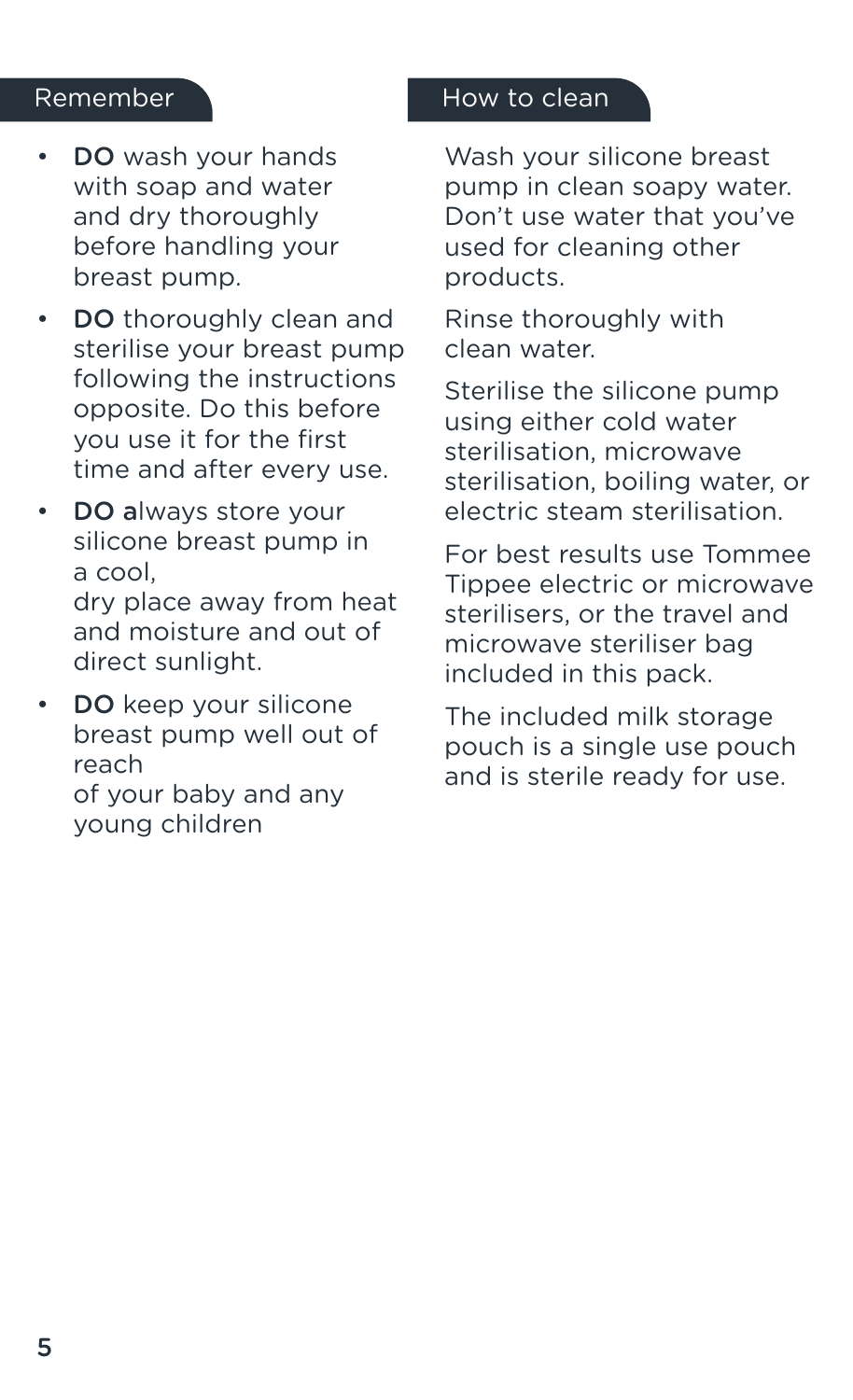#### Guidance when using your silicone breast pump

- Unless you've been told otherwise, the best time to try your breast pump for the first time is after your baby's first feed of the day.
- Make sure you're in a comfortable position and try to relax.
- Remember, you're not trying to suck milk out. It comes from just behind your nipple.
- Using your breast pump shouldn't hurt. If it does, try a gentler pressure. Then check your breasts. If you have any red or hot areas, stop using the breast pump and get in touch with your breastfeeding advisor as soon as possible.
- Every mum is different. You may only produce a little milk, or flow freely. You may produce more milk at different times of the day (morning or evening) or different volumes from one breast to another.
- Don't continue using the pump once your milk has stopped coming. Give your breasts a break.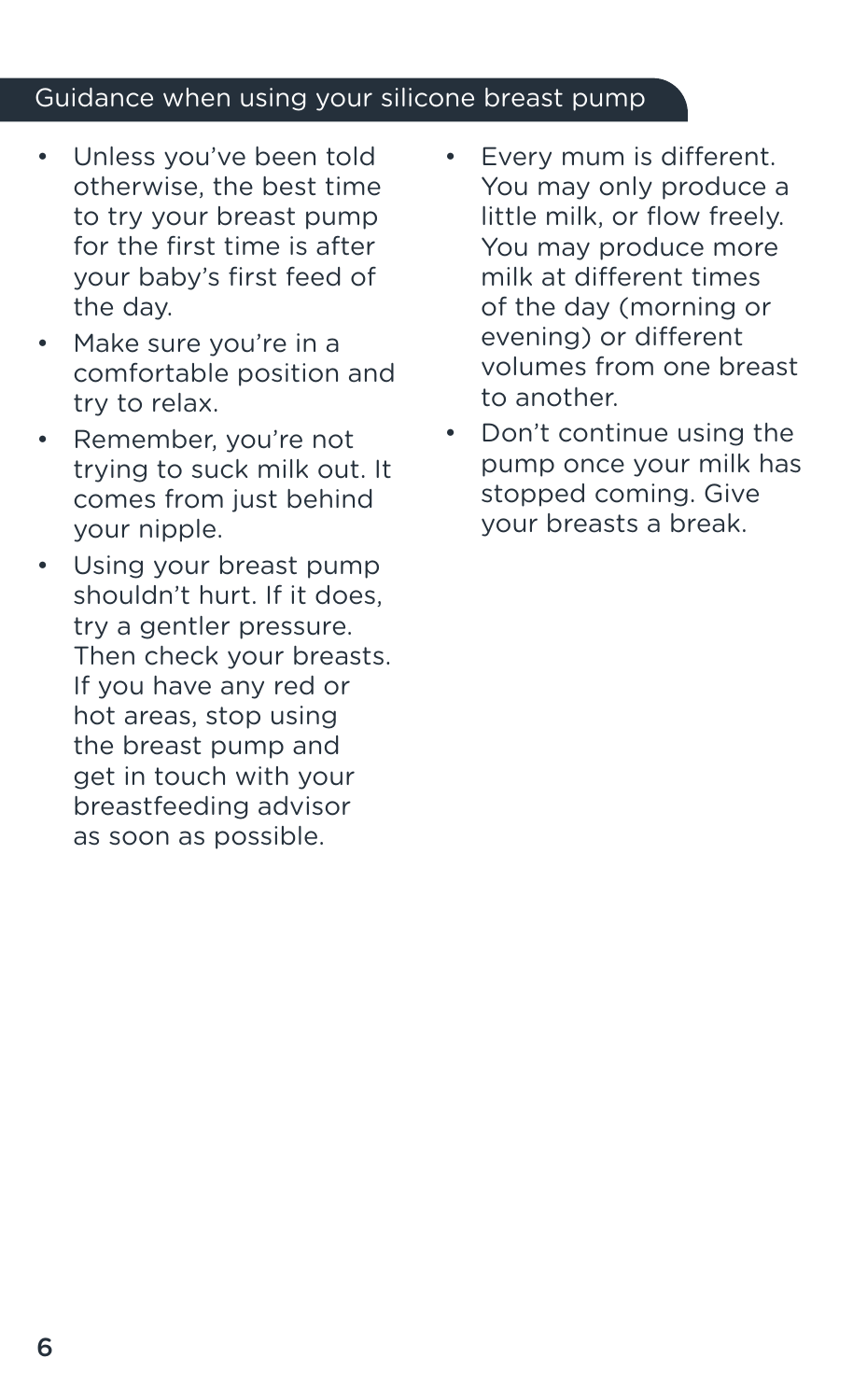#### How to attach your silicone breast pump



1. Squeeze the bottom part of the pump gently.



2. Gently place the cup onto your breast, with your nipple and areola in the centre.



3. Release your hand. Your nipple should sit and seal around the narrow neck of the pump and be gently drawn into the pump as you release your hand. There is no need to seal the whole pump with your breast or push your breast into the pump.



4. For best results ensure your nipple is centred in the narrow neck of the breast pump. It might take a few goes to find the right position for you.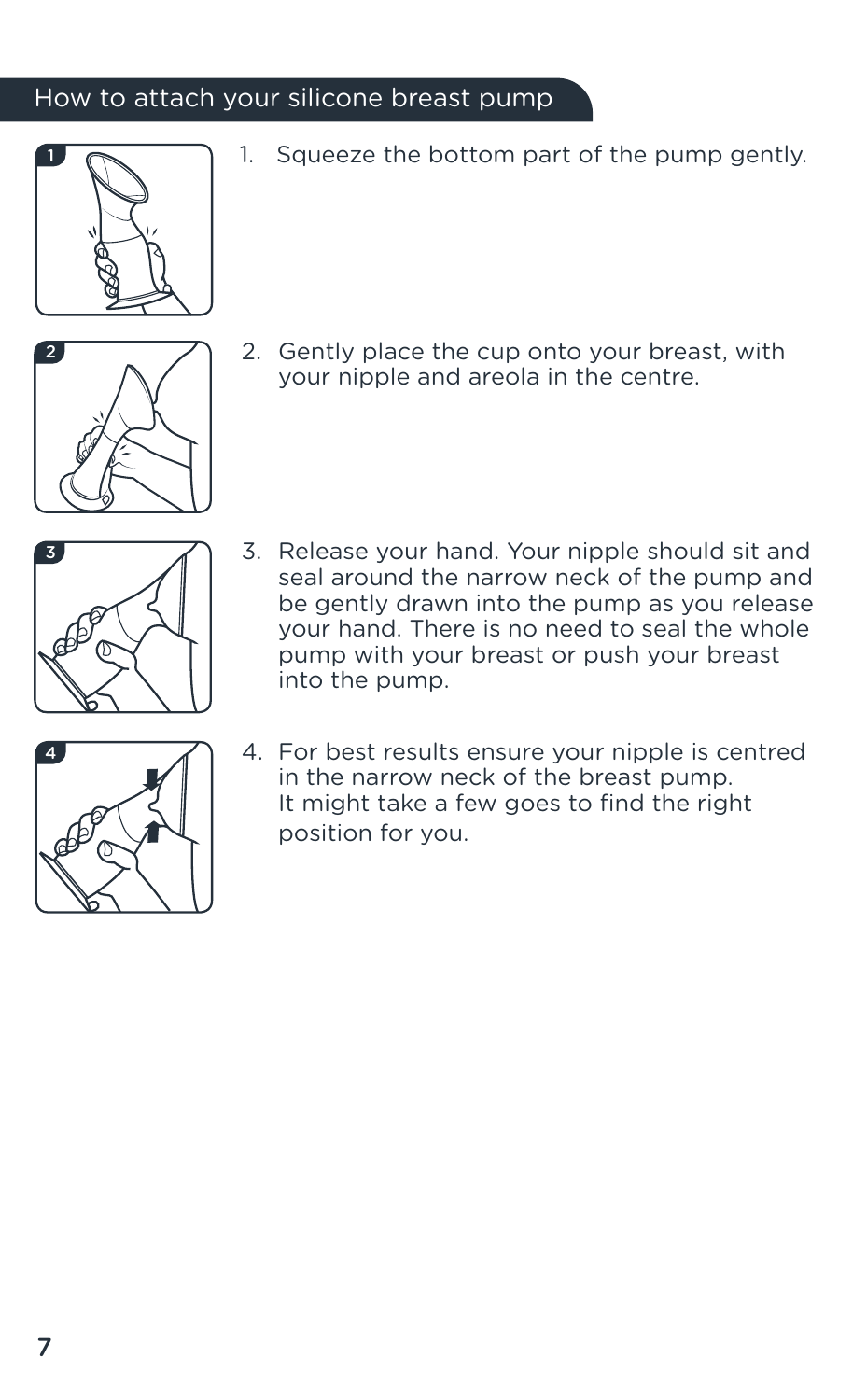#### Using your silicone breast pump as a let-down catcher

When nursing on one breast many mums find that they naturally produce some milk from the other breast. You can use your Made for Me™ Silicone Breast Pump to catch any milk you produce from the opposite breast while nursing.



1. Attach your silicone breast pump as shown on page 4. If you are already producing milk, then leave the pump in place to collect it.



2. If you need to stimulate let-down, gently squeeze the pump a few times or massage your breast until your milk starts to flow.



3. Nurse your baby on your opposite breast while using the silicone pump to catch your let-down milk.



4. Once feeding is complete you can decant and store your milk (see storage guide ion page 8).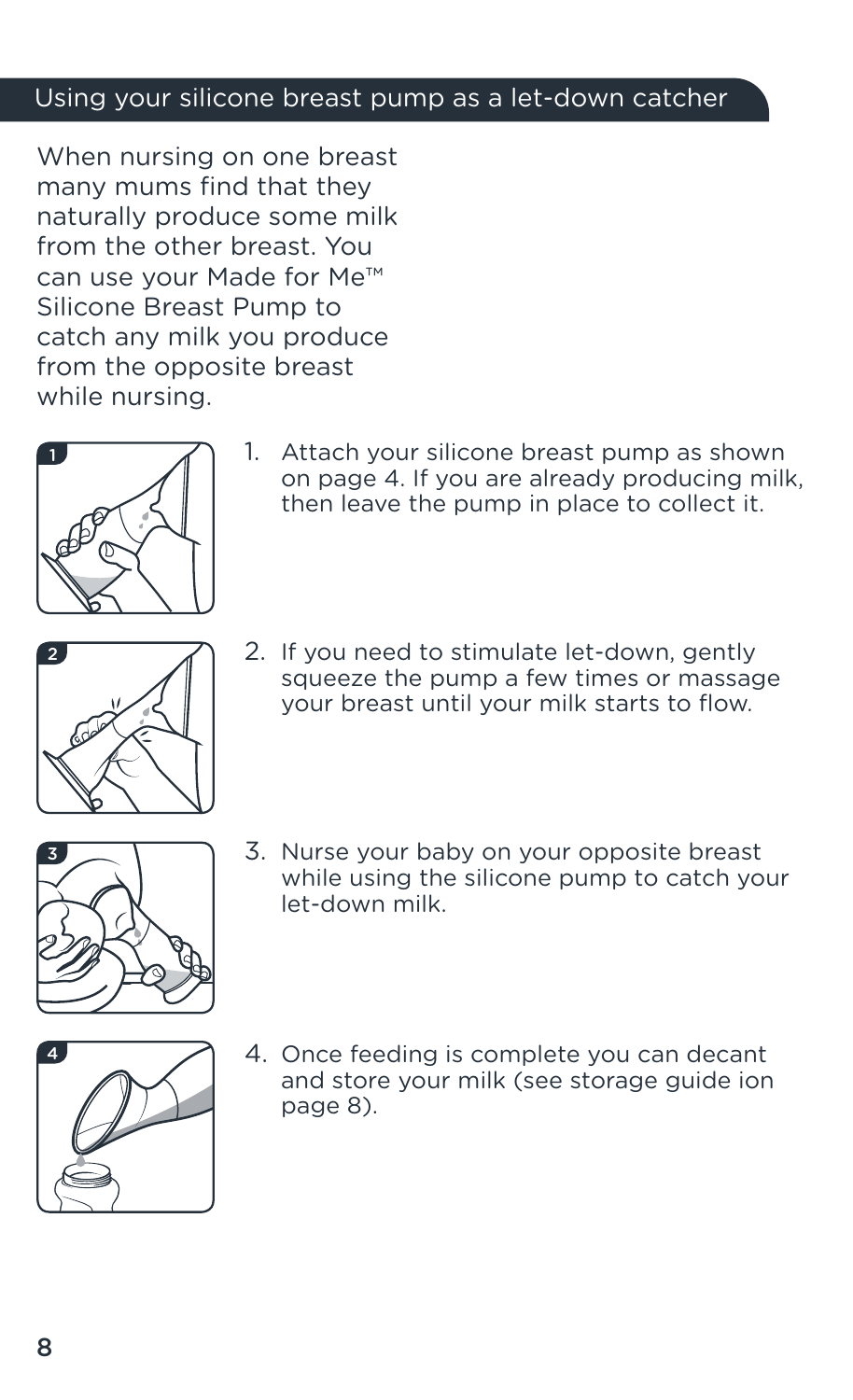#### Using your silicone breast pump as a manual breast pump

You may need to try a few slightly different positions to find where it's most comfortable to place the pump on your breast.

- 1. Attach your silicone breast pump as shown on page 4.
- 2. Squeeze the pump base and release to gently pump milk from your breast.

Once the bottle expands repeat (2) to pump milk.



2

3. If you need to stimulate milk flow, gently squeeze the pump a few times or massage your breast until your milk starts to flow.



4. You may find it more comfortable to support the pump as it fills with breast milk.



5. Once pumping is complete decant into a bottle to feed or store (see storage guide on page 8).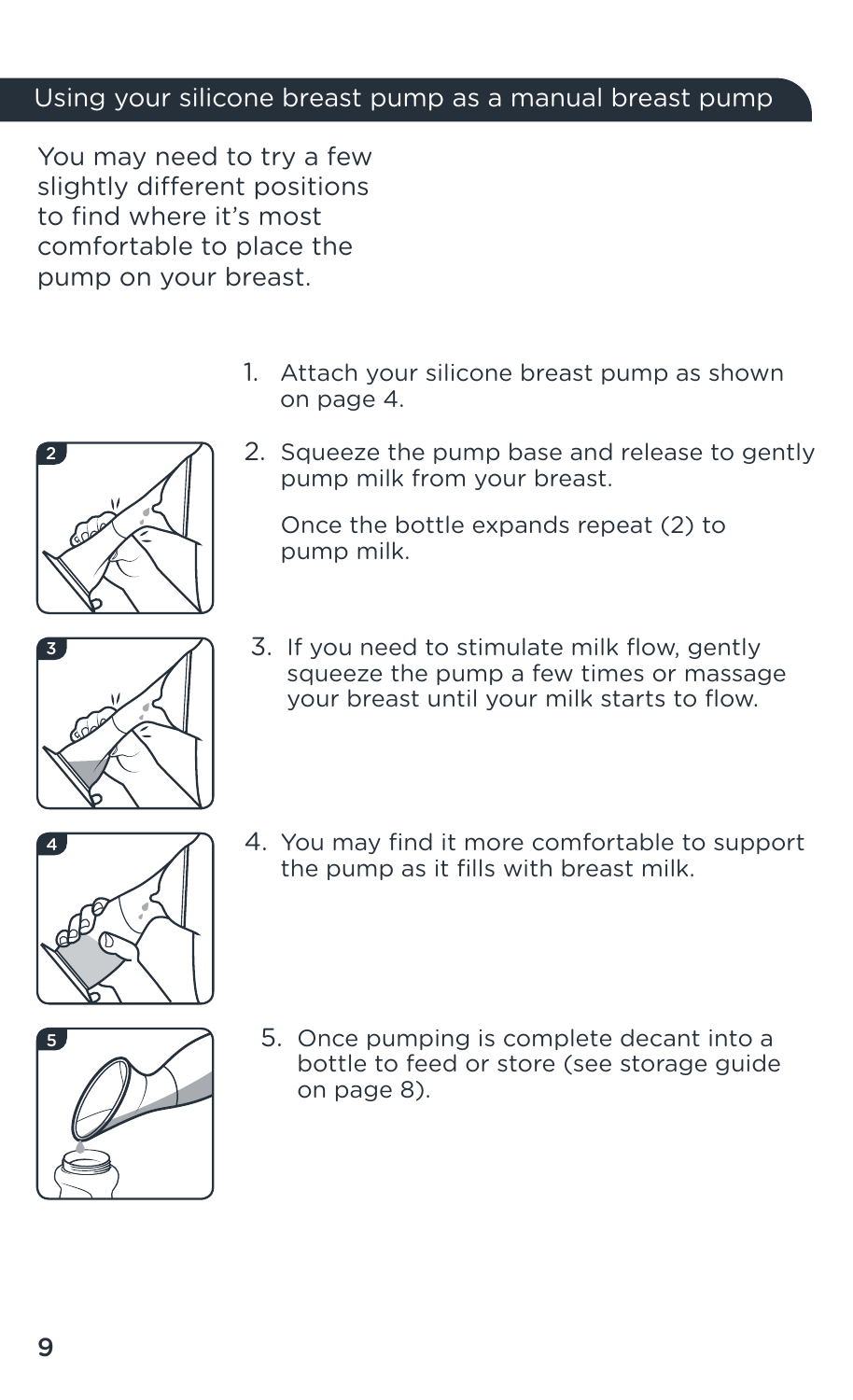#### When you want to stop or pause expressing

- When your milk is no longer freely flowing, remove the pump from your breast.
- Decant your milk into a clean, sterilised bottle or pouch using the spout as shown in the image below:



If you want to take a break or stop pumping, you can place your silicone breast pump on a clean dry surface. To keep it upright, the silicone pump has a suction base that will attach to the surface and prevent any accidental spills.

Pull the tab on the base to release the suction to allow you to lift the silicone breast pump up, or tilt it at a 45° angle before lifting.

Don't pull your silicone breast pump vertically from a surface that it's stuck to without releasing the suction as you may spill your milk.

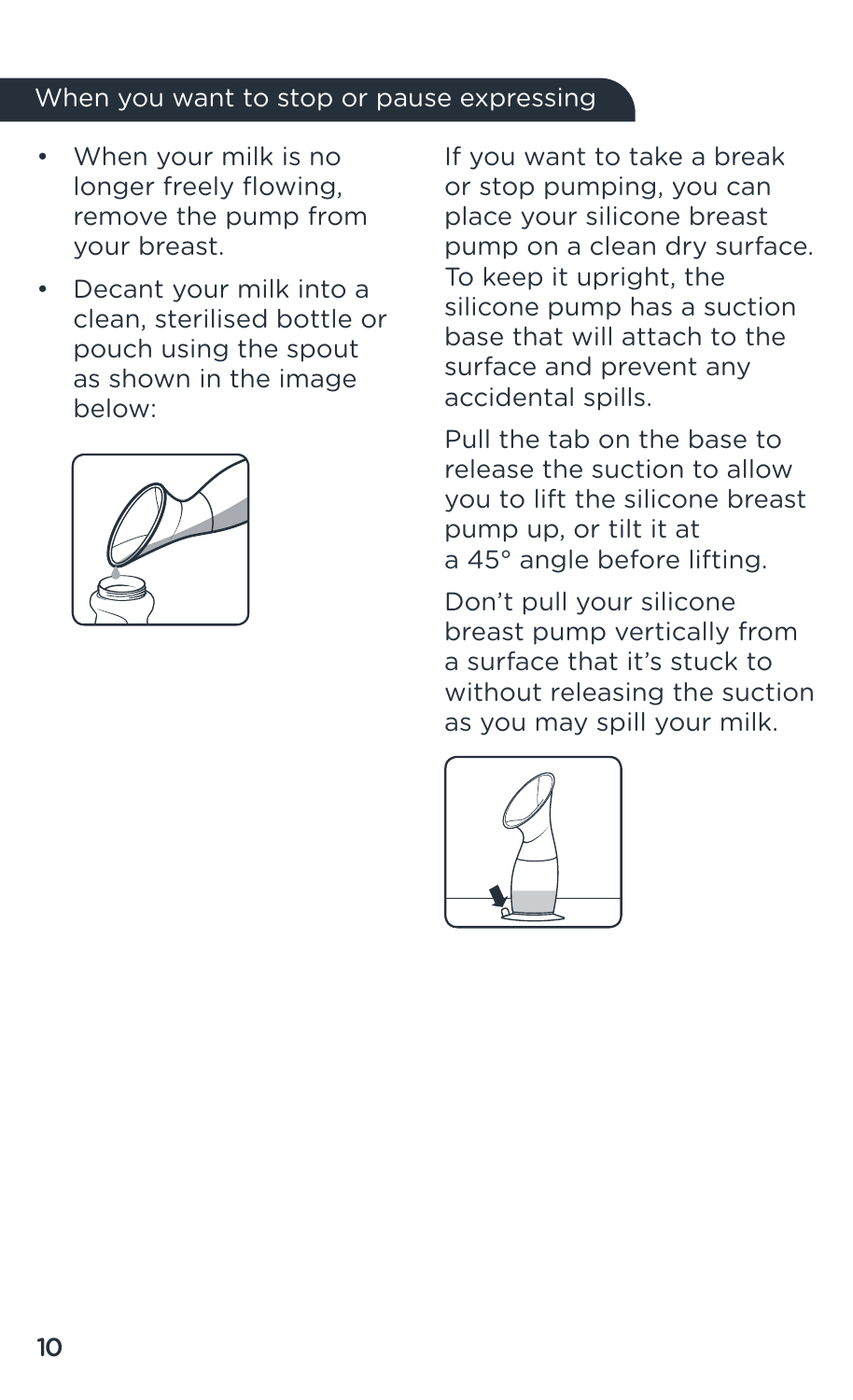#### Storing breast milk

| Method of storing milk       | Use within | <b>REMEMBER</b>                                                                                                                                                                                                                                                                  |
|------------------------------|------------|----------------------------------------------------------------------------------------------------------------------------------------------------------------------------------------------------------------------------------------------------------------------------------|
| Room temperature <25°C       | 6 hours    | . Never defrost or heat breast<br>milk in a microwave<br>· Never refreeze breast milk<br>* Once defrosted, the breast<br>milk should be kept in the<br>fridge and used within 12<br>hours<br>. Do not boil breast milk<br>. Throw away any leftover<br>breast milk after feeding |
| Refrigerated at 5-10°C       | 3 days     |                                                                                                                                                                                                                                                                                  |
| Refrigerated at 0-4°C        | 6 days     |                                                                                                                                                                                                                                                                                  |
| Refrigerated before freezing | 24 hours   |                                                                                                                                                                                                                                                                                  |
| Once frozen                  | 6 months   |                                                                                                                                                                                                                                                                                  |
| Defrosted before feeding     | 12 hours   |                                                                                                                                                                                                                                                                                  |

- When you want to freeze breast milk, allow space at the top of your bottle for it to expand. It's easiest to freeze breast milk in individual feed quantities of 60-125ml  $2 - 407$
- Your breast milk may separate out into layers when you store it. Give it a shake to remix it thoroughly before feeding your baby.
- Thaw frozen breast milk in the fridge or by standing your bottle in lukewarm water until it has reached body temperature. Or use a Tommee Tippee bottle warmer.
- If you want to take expressed milk out and about with you, make sure it stays cold or frozen until you need to feed your baby.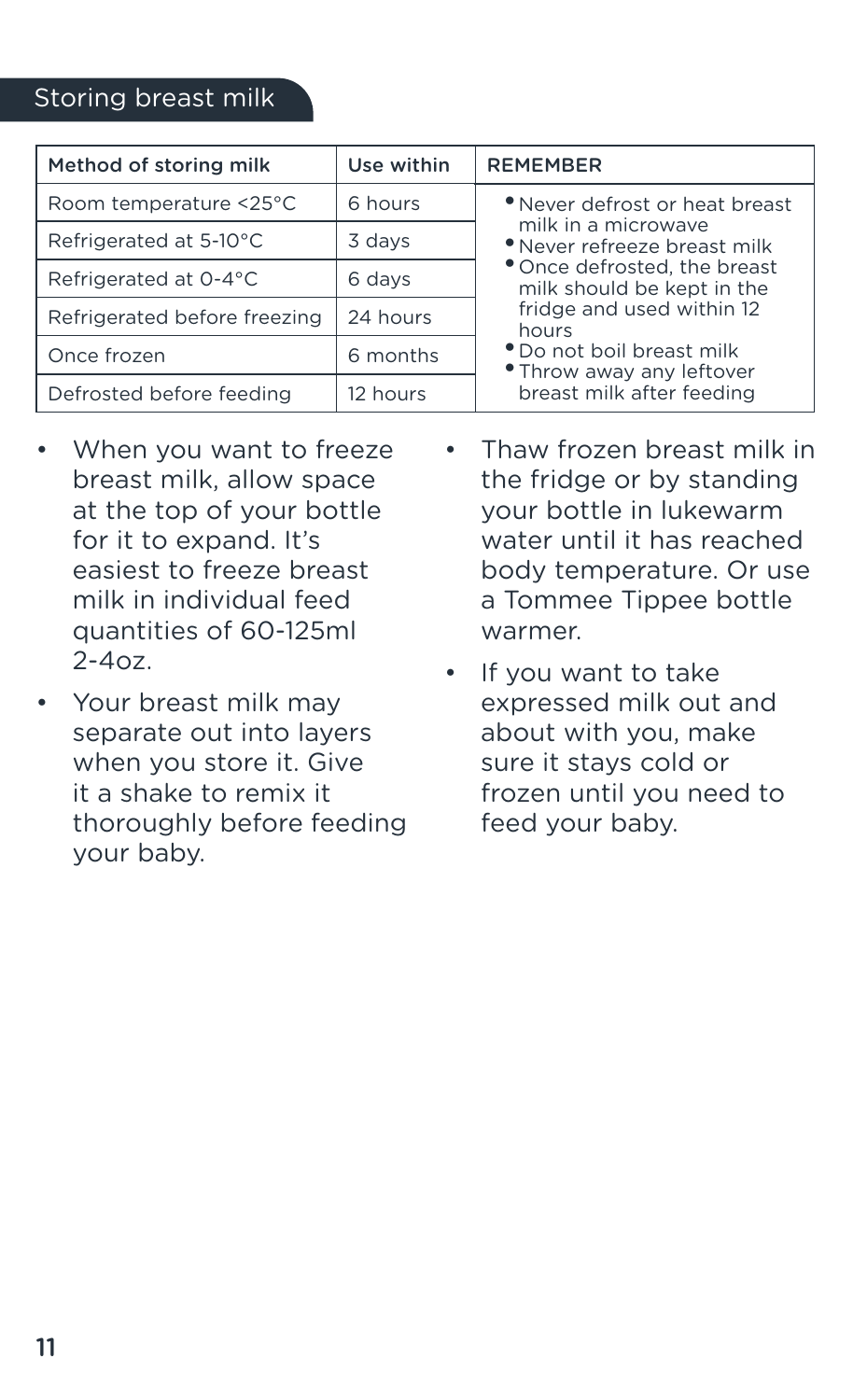#### Using the breast milk storage bags

- 1. Express milk into your breast pump.
- 2. Wash your hands with soap and rinse before handling bag.
- 3. To open, tear off and dispose of tab, gently pull seals apart.
- 4. Open bag and pour the freshly expressed breast milk into the bag. If you are planning to freeze the breast milk, do not exceed 12floz/350ml to allow space at the top of the bag for expansion.
- 5. Squeeze out as much air as possible before double sealing the bag at the top.
- 6. Make a note of your name (if storing at work), date and volume expressed.
- 7. Place bag in fridge or freezer until required.
- 8. Thaw frozen breast milk by placing the bag in the refrigerator or by standing it in a bowl of lukewarm water until it had reached body temperature.
- 9. You will notice that stored breast milk separates into layers. Shake to remix thoroughly before feeding.
- 10.Dispose of bag after use, as it is non-reusable.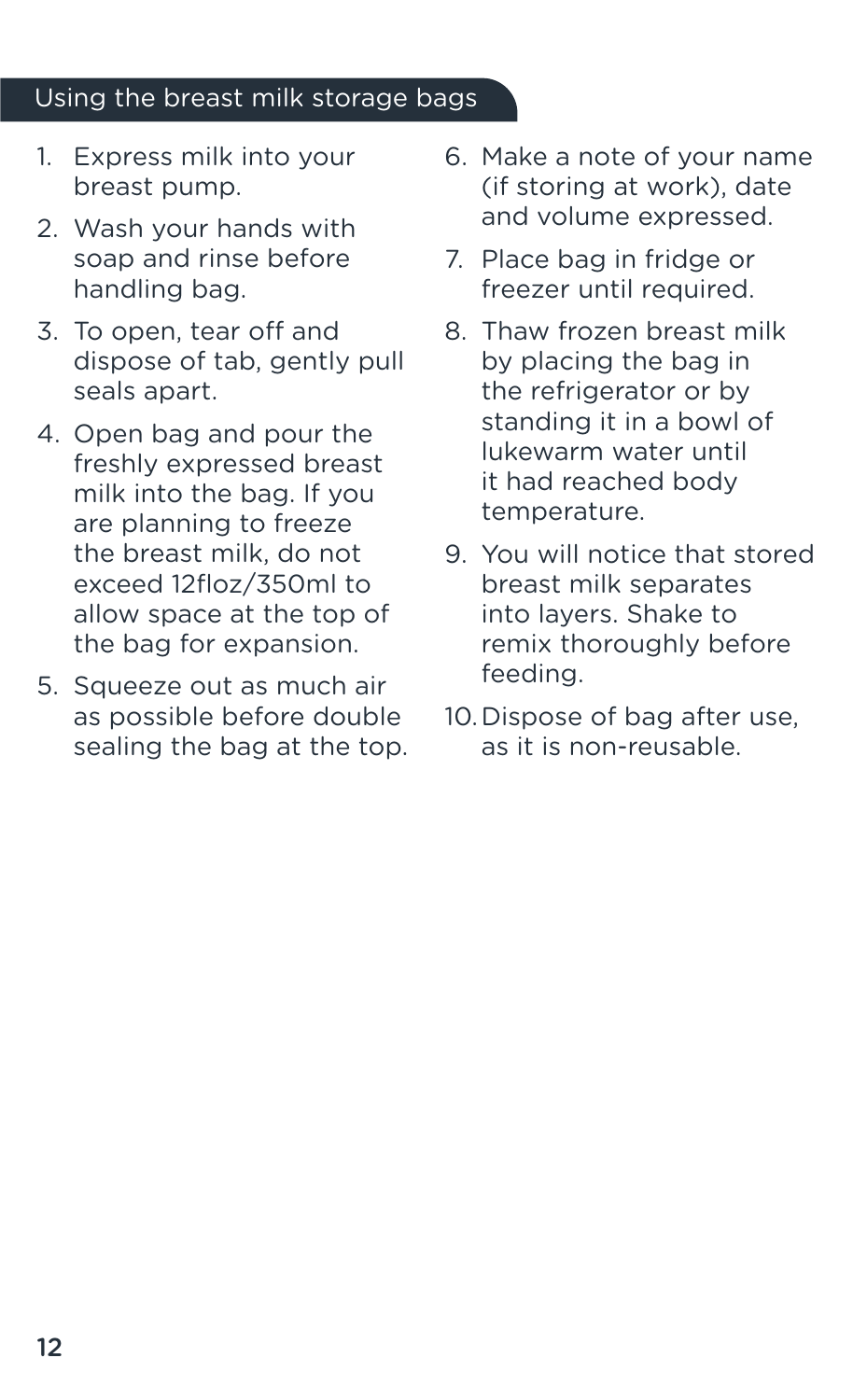#### Using your silicone breast pump on the go

Your Tommee Tippee Made for Me™ silicone breast pump offers you a discreet and silent way to pump breast milk at home, at work or anywhere that's comfortable for you.

#### Important things to remember:

- To keep your silicone breast pump sterile on the go, carry it in a Tommee Tippee Travel and Microwave steriliser bag.
- Always store your silicone breast pump in a cool, dry place away from heat and moisture and out of direct sunlight.
- Keep your silicone breast pump well out of reach of your baby and any young children
- Do not allow silicone breast pump to come into contact with oilbased foods (e.g. oil/ tomato-based sauces) as staining will occur.

#### Using the Travel and Microwave Steriliser bag to sterilise your pump

- 1. Make sure that your silicone breast pump and the travel and microwave steriliser bag have been cleaned with warm soapy water and rinsed.
- 2. Place your clean silicone breast pump inside the bag.
- 3. Add 60ml of water and sterilise in the microwave following the instructions on the bag, ensuring to that you close the zip seal up to the stop mark. This makes sure there is a 5cm gap for the steam to escape.
- 4. Once it has been sterilised. Pour out any excess water from the bag then fully seal it by sliding the slider fully closed. You can now place it in your bag and contents will stay sterile for up to 24 hours.
- 5. Once you have used your silicone breast pump and other items on the go, you can use the travel bag for storage until you can clean them.

For more information on how to use the travel and microwave steriliser bag see the enclosed instruction leaflet included in this pack.